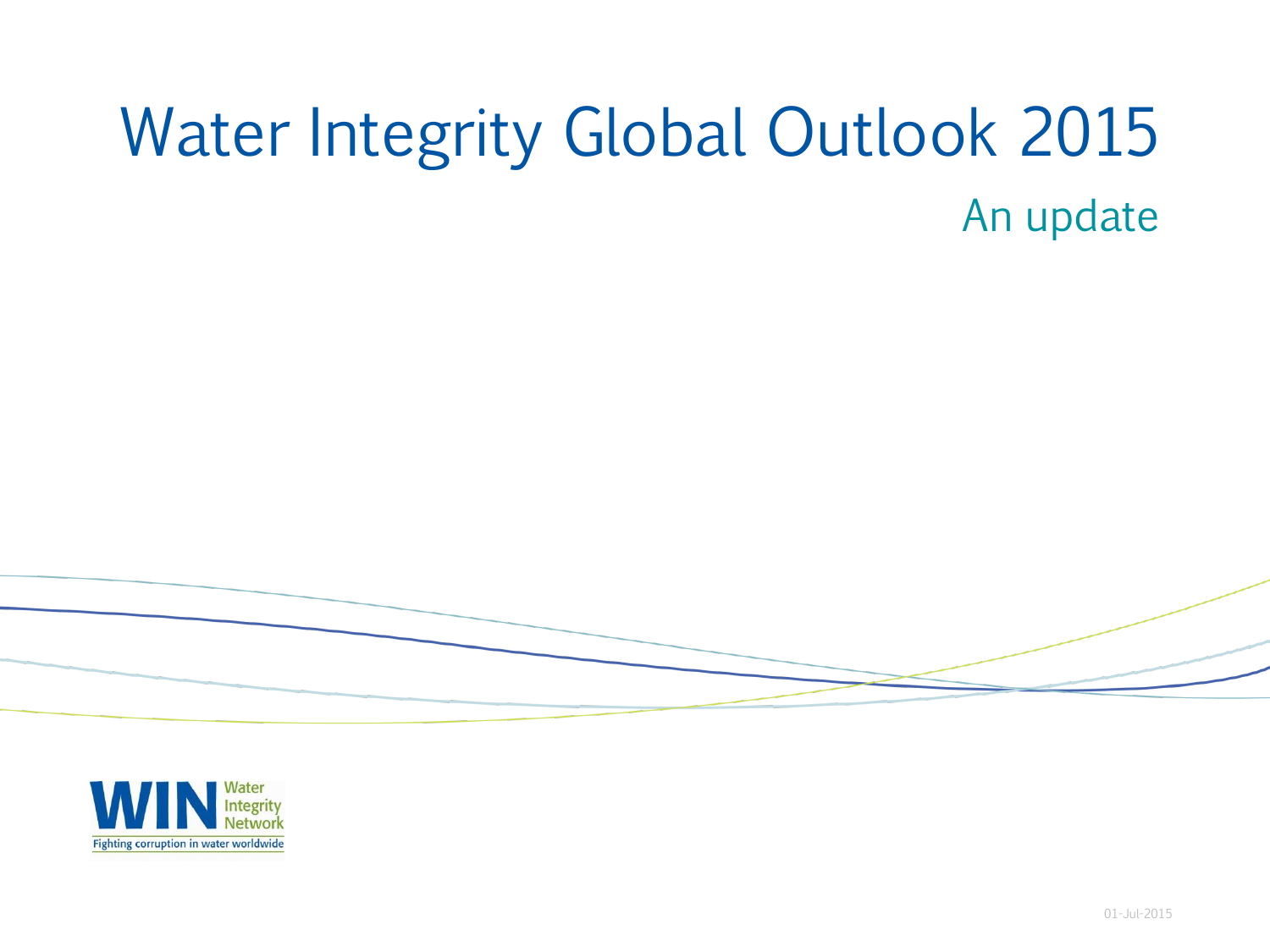## 1. What is it about

#### Target Audience: Policy-makers and water sector practitioners

#### Purpose:

Take stock of what has been achieve since 2008 when the Global Corruption Report on Water sector was published. And inspire collective action based on cases of good practice, partnerships and programmes, and latest developments including the progress of the OECD water governance initiative.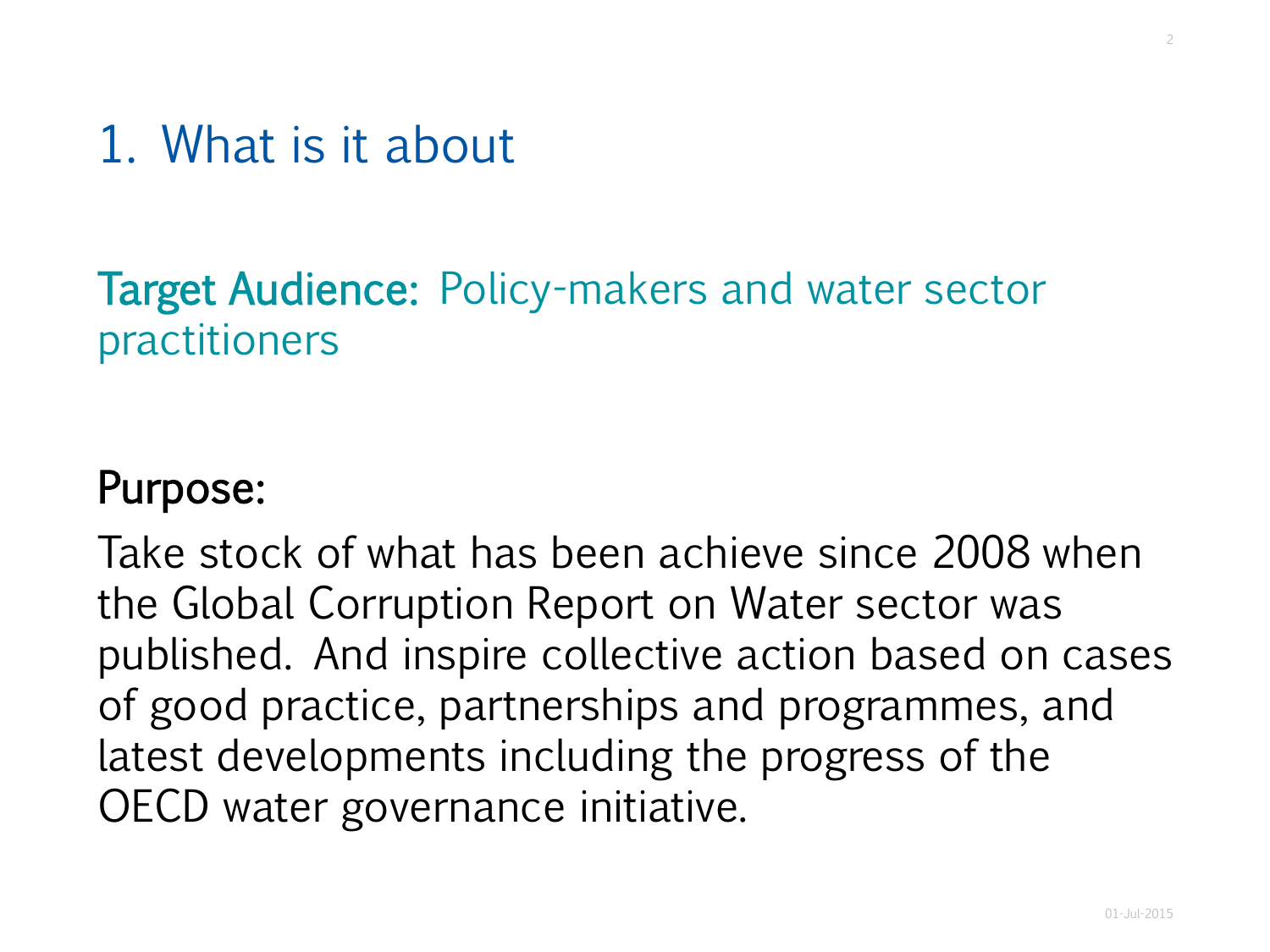## 2. WIGO process and current status

- $\triangle$  Development by co-publishing partners WIN, GWP, UNESCO-IHE, IWMI, SIWI, Transparency International.
- ❖ Validate messages and proposed way forward with partners and other stakeholders at World Water Week
- ❖ Group of staff from co-publishing organisations, consultants did research and developed texts in support of the carious chapters.
- $\cdot$  **Two professional editors working on the WIGO** manuscript
- $\mathcal{R}$  Doview of draft: starting in  $\mathcal{R}$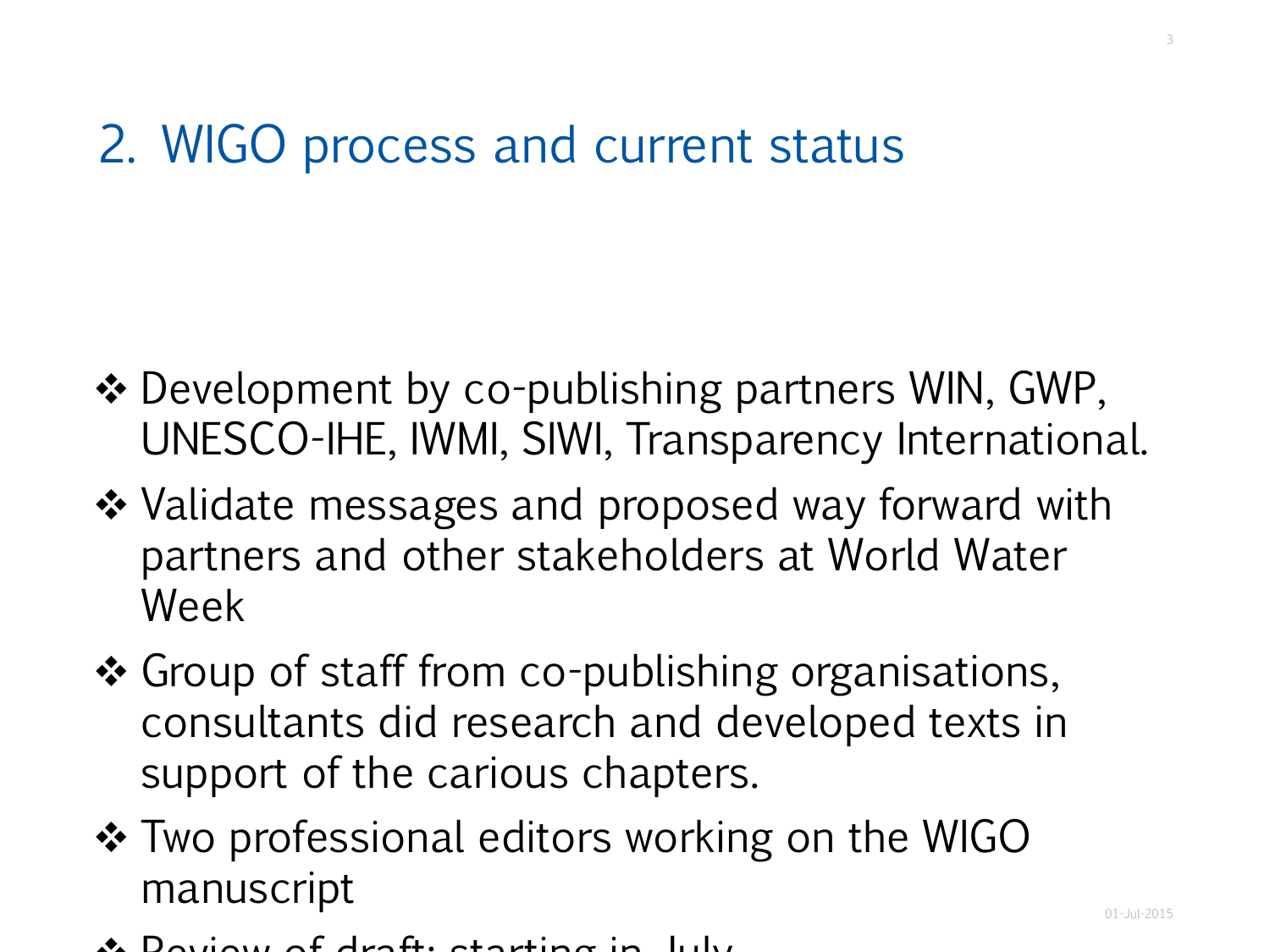# 3. WIGO timeline

### Key milestones:

- Advisory and Review Board review (21/Jul 23/Aug)
- WIGO seminar at World Water Week (Stockholm) on Sunday 23 August
- Governance Workshop at World Water Week on 27 August: presentation of key findings
- Water Integrity Outlook to be print ready: Dec 2015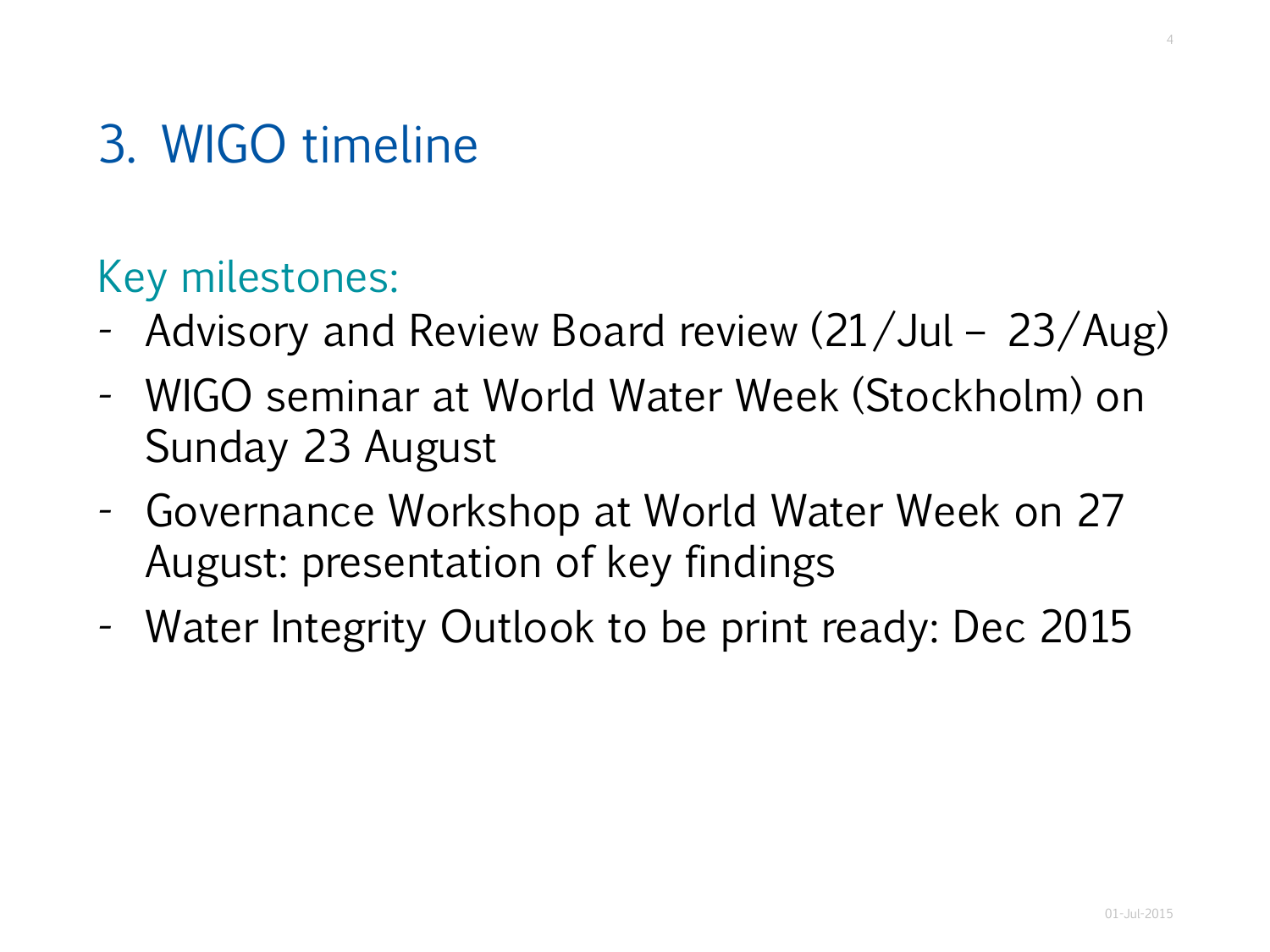# 4. Key findings

- Choosing water integrity as a pathway and approach to adress complex water sector issues and challenges is matter of pragmatism
- It is also about people and institutions driven by values and ethics
- Integrity or the lack of it can build or breaks the performance of the water sector at multip[e levels.
- Lack of integrity in combination with systemic corruption hits the most vulnerable people the hardest – discrimination.
- We need more knowledge and evidence to inspire politicians and other decision makers to engage more broadly and more genuinely